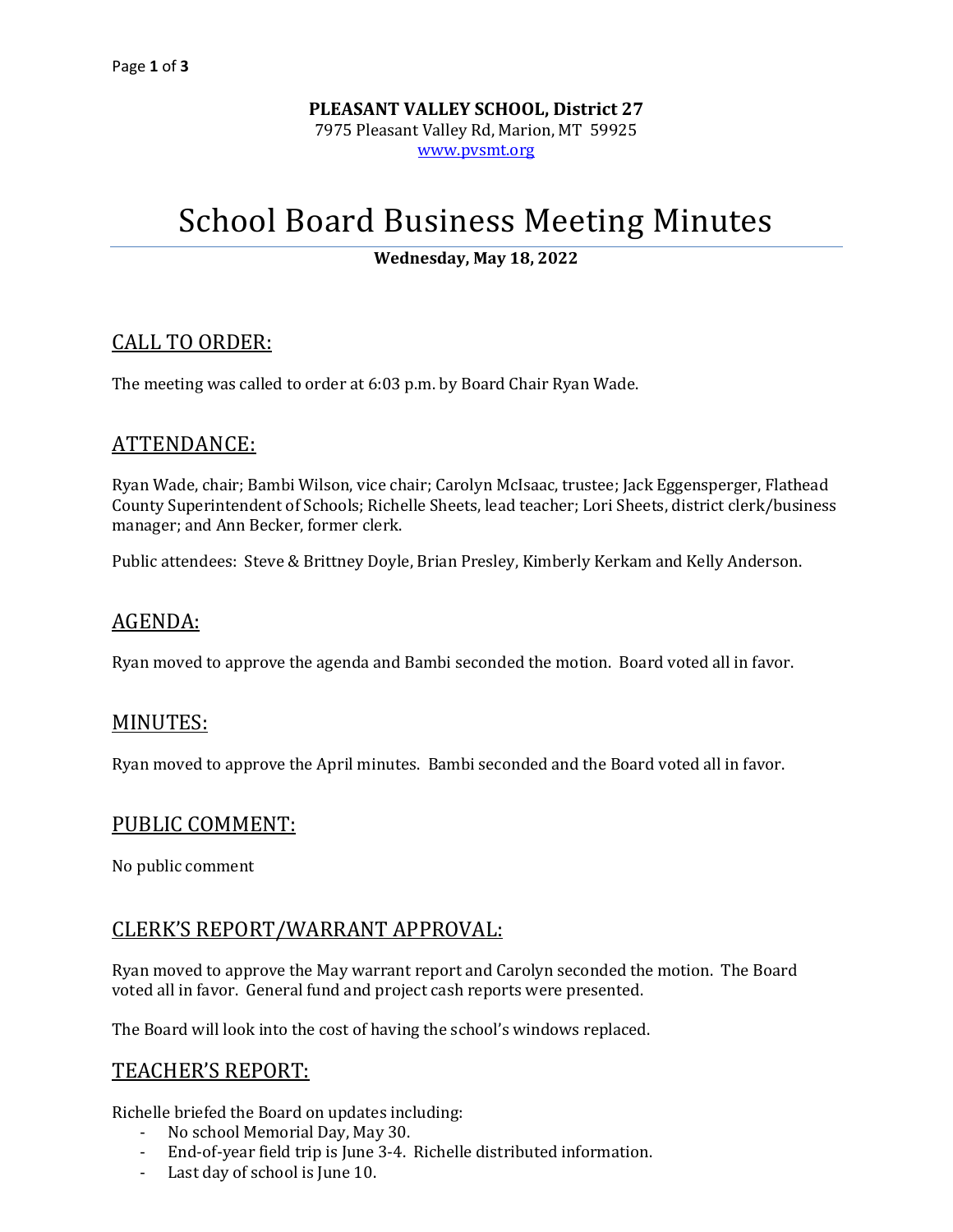- Six new desks and chairs will be needed with our increased enrollment. Richelle presented cost sheets and the Board agreed with purchase of desks with box and chairs. Richelle will order the furniture.
- May and June school calendars and newsletter were distributed, along with the end-of-year celebration flyer.

### OLD BUSINESS:

**Consideration of District's Safe Return to School and Continuity Plan:** Trustees reviewed the school's current plan. There was no public comment. Ryan moved to approve the current plan and Bambi seconded. The Board voted all in favor. Jack noted that the Board needs only to address this every six (6) months.

#### **2022-2023 School Year Calendar:**

- Public Comment: The Board opened up the discussion of switching from a 5-day to a 4day school week for the next school year. The public commented on their reasons for and against the change.
- Trustees reviewed parent surveys and considered the change to a 4-day school week. After much discussion, the board voted 2/1 to accept the proposed 4-day school week for the 2022-2023 school year. Ryan made a motion to adopt the new calendar and Bambi seconded. The Board voted all in favor.

#### NEW BUSINESS:

**Flathead Special Education Cooperative (FSEC):** Ryan made a motion that the Pleasant valley School District enter into an interlocal agreement with the FSEC for its STAR Communication Program for the 2022-2023 school year. Bambi seconded the motion and the Board voted all in favor.

**2022-2023 Parent / Student Handbooks:** Draft copies were distributed to Tustees and lead teacher for their review. Changes / approval will be made at the June meeting.

#### MAINTENANCE & SAFETY:

Ryan reported that the riding mower has been repaired.

# INFORMATION & CORRESPONDENCE:

- *School Safety & Compliance Newsletter, May 2022* was emailed to trustees.
- From OPI*, Montana Comprehensive Assessment System: "Six Things Stakeholders Should Know About Participation and Testing in Montana".*
- **Next Meetings:** The next regular Board meeting is **Tues., June 14, 2022 at 5:45 p.m.**

# ADJOURNMENT:

Ryan moved to adjourn the meeting at 7:20 p.m.; Carolyn seconded. The Board voted all in favor.